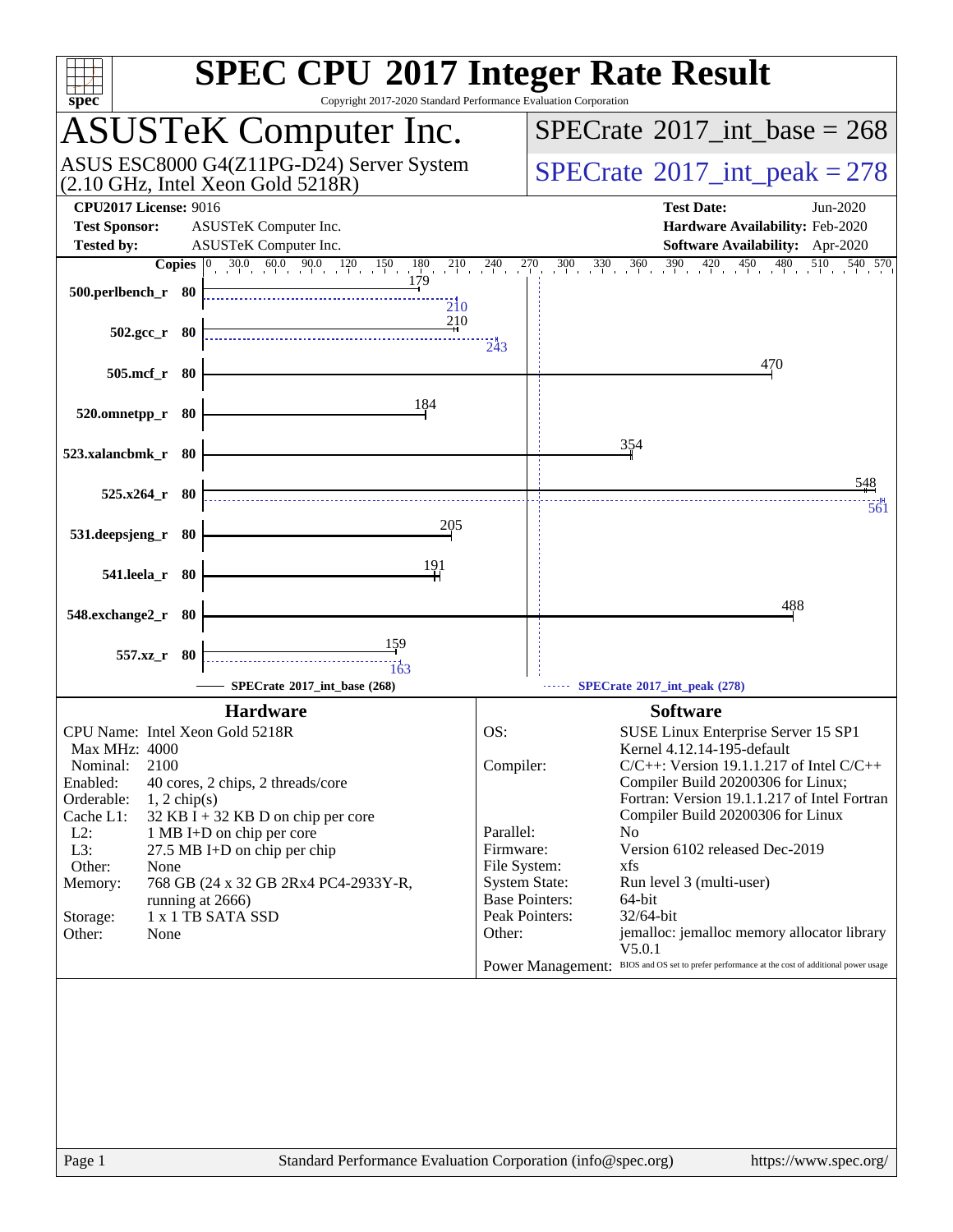

Copyright 2017-2020 Standard Performance Evaluation Corporation

### ASUSTeK Computer Inc.

 $(2.10$  GHz, Intel Xeon Gold  $5218R$ ) ASUS ESC8000 G4(Z11PG-D24) Server System  $\sqrt{\text{SPECrate}^{\otimes}2017\_int\_peak} = 278$  $\sqrt{\text{SPECrate}^{\otimes}2017\_int\_peak} = 278$  $\sqrt{\text{SPECrate}^{\otimes}2017\_int\_peak} = 278$ 

 $SPECTate$ <sup>®</sup>[2017\\_int\\_base =](http://www.spec.org/auto/cpu2017/Docs/result-fields.html#SPECrate2017intbase) 268

**[CPU2017 License:](http://www.spec.org/auto/cpu2017/Docs/result-fields.html#CPU2017License)** 9016 **[Test Date:](http://www.spec.org/auto/cpu2017/Docs/result-fields.html#TestDate)** Jun-2020

**[Test Sponsor:](http://www.spec.org/auto/cpu2017/Docs/result-fields.html#TestSponsor)** ASUSTeK Computer Inc. **[Hardware Availability:](http://www.spec.org/auto/cpu2017/Docs/result-fields.html#HardwareAvailability)** Feb-2020

**[Tested by:](http://www.spec.org/auto/cpu2017/Docs/result-fields.html#Testedby)** ASUSTeK Computer Inc. **[Software Availability:](http://www.spec.org/auto/cpu2017/Docs/result-fields.html#SoftwareAvailability)** Apr-2020

#### **[Results Table](http://www.spec.org/auto/cpu2017/Docs/result-fields.html#ResultsTable)**

| <b>Base</b>                       |               |                |       |                |            | <b>Peak</b>    |       |               |                |              |                |              |                |              |
|-----------------------------------|---------------|----------------|-------|----------------|------------|----------------|-------|---------------|----------------|--------------|----------------|--------------|----------------|--------------|
| <b>Benchmark</b>                  | <b>Copies</b> | <b>Seconds</b> | Ratio | <b>Seconds</b> | Ratio      | <b>Seconds</b> | Ratio | <b>Copies</b> | <b>Seconds</b> | <b>Ratio</b> | <b>Seconds</b> | <b>Ratio</b> | <b>Seconds</b> | <b>Ratio</b> |
| $500$ .perlbench r                | 80            | 715            | 178   | 712            | 179        | 713            | 179   | 80            | 608            | 209          | 607            | 210          | 607            | 210          |
| $502.\text{gcc\_r}$               | 80            | 540            | 210   | 538            | 211        | 547            | 207   | 80            | 468            | 242          | 467            | 243          | 466            | 243          |
| $505$ .mcf r                      | 80            | 275            | 470   | 275            | 470        | 275            | 470   | 80            | 275            | 470          | 275            | 470          | 275            | 470          |
| 520.omnetpp_r                     | 80            | 573            | 183   | 571            | 184        | 572            | 184   | 80            | 573            | 183          | 571            | 184          | 572            | 184          |
| 523.xalancbmk r                   | 80            | 239            | 354   | 239            | 353        | 238            | 354   | 80            | 239            | 354          | 239            | 353          | 238            | 354          |
| $525.x264$ r                      | 80            | 256            | 547   | 252            | 555        | 256            | 548   | 80            | 250            | 561          | 249            | 563          | 250            | 560          |
| 531.deepsjeng_r                   | 80            | 446            | 205   | 447            | 205        | 447            | 205   | 80            | 446            | 205          | 447            | 205          | 447            | 205          |
| 541.leela r                       | 80            | 678            | 195   | 693            | 191        | 693            | 191   | 80            | 678            | 195          | 693            | 191          | 693            | 191          |
| 548.exchange2_r                   | 80            | 430            | 488   | 430            | 488        | 430            | 487   | 80            | 430            | 488          | 430            | 488          | 430            | 487          |
| $557.xz$ r                        | 80            | 543            | 159   | 543            | <u>159</u> | 541            | 160   | 80            | 529            | 163          | 530            | 163          | 530            | 163          |
| $SPECrate^{\circ}2017$ int base = |               | 268            |       |                |            |                |       |               |                |              |                |              |                |              |

**[SPECrate](http://www.spec.org/auto/cpu2017/Docs/result-fields.html#SPECrate2017intpeak)[2017\\_int\\_peak =](http://www.spec.org/auto/cpu2017/Docs/result-fields.html#SPECrate2017intpeak) 278**

Results appear in the [order in which they were run](http://www.spec.org/auto/cpu2017/Docs/result-fields.html#RunOrder). Bold underlined text [indicates a median measurement](http://www.spec.org/auto/cpu2017/Docs/result-fields.html#Median).

#### **[Compiler Notes](http://www.spec.org/auto/cpu2017/Docs/result-fields.html#CompilerNotes)**

The inconsistent Compiler version information under Compiler Version section is due to a discrepancy in Intel Compiler. The correct version of C/C++ compiler is: Version 19.1.1.217 Build 20200306 Compiler for Linux The correct version of Fortran compiler is: Version 19.1.1.217 Build 20200306 Compiler for Linux

#### **[Submit Notes](http://www.spec.org/auto/cpu2017/Docs/result-fields.html#SubmitNotes)**

 The numactl mechanism was used to bind copies to processors. The config file option 'submit' was used to generate numactl commands to bind each copy to a specific processor. For details, please see the config file.

### **[Operating System Notes](http://www.spec.org/auto/cpu2017/Docs/result-fields.html#OperatingSystemNotes)**

 Stack size set to unlimited using "ulimit -s unlimited" OS set to performance mode via cpupower frequency-set -g performance

### **[Environment Variables Notes](http://www.spec.org/auto/cpu2017/Docs/result-fields.html#EnvironmentVariablesNotes)**

```
Environment variables set by runcpu before the start of the run:
LD_LIBRARY_PATH = "/191u1/lib/intel64:/191u1/lib/ia32:/191u1/je5.0.1-32"
MALLOC_CONF = "retain:true"
```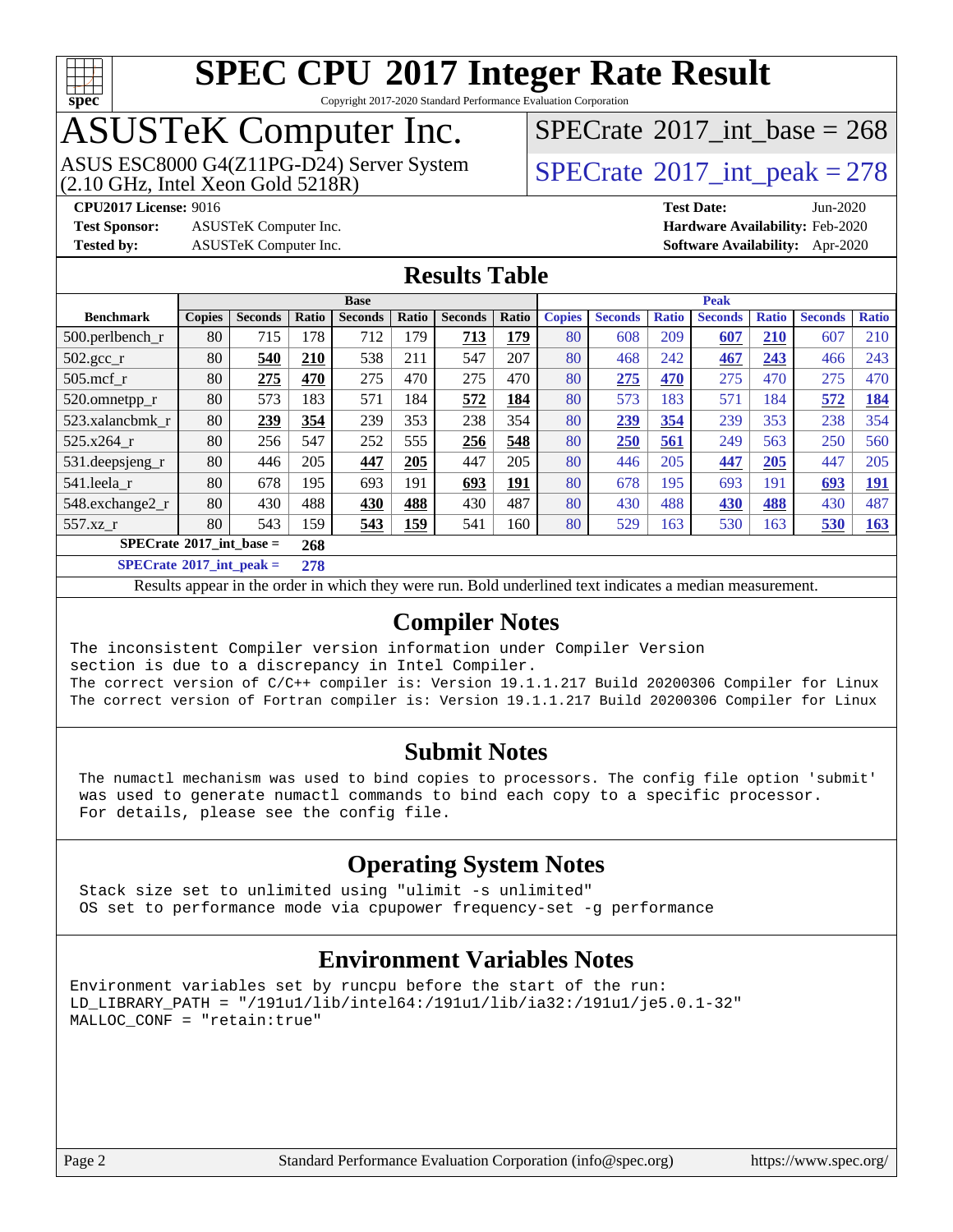

Copyright 2017-2020 Standard Performance Evaluation Corporation

### ASUSTeK Computer Inc.

(2.10 GHz, Intel Xeon Gold 5218R) ASUS ESC8000 G4(Z11PG-D24) Server System  $SPECrate^{\circ}2017$  $SPECrate^{\circ}2017$ \_int\_peak = 278

 $SPECTate$ <sup>®</sup>[2017\\_int\\_base =](http://www.spec.org/auto/cpu2017/Docs/result-fields.html#SPECrate2017intbase) 268

**[Test Sponsor:](http://www.spec.org/auto/cpu2017/Docs/result-fields.html#TestSponsor)** ASUSTeK Computer Inc. **[Hardware Availability:](http://www.spec.org/auto/cpu2017/Docs/result-fields.html#HardwareAvailability)** Feb-2020 **[Tested by:](http://www.spec.org/auto/cpu2017/Docs/result-fields.html#Testedby)** ASUSTeK Computer Inc. **[Software Availability:](http://www.spec.org/auto/cpu2017/Docs/result-fields.html#SoftwareAvailability)** Apr-2020

**[CPU2017 License:](http://www.spec.org/auto/cpu2017/Docs/result-fields.html#CPU2017License)** 9016 **[Test Date:](http://www.spec.org/auto/cpu2017/Docs/result-fields.html#TestDate)** Jun-2020

#### **[General Notes](http://www.spec.org/auto/cpu2017/Docs/result-fields.html#GeneralNotes)**

 Binaries compiled on a system with 1x Intel Core i9-7980XE CPU + 64GB RAM memory using Redhat Enterprise Linux 8.0 Transparent Huge Pages enabled by default Prior to runcpu invocation Filesystem page cache synced and cleared with: sync; echo 3> /proc/sys/vm/drop\_caches runcpu command invoked through numactl i.e.: numactl --interleave=all runcpu <etc>

NA: The test sponsor attests, as of date of publication, that CVE-2017-5754 (Meltdown) is mitigated in the system as tested and documented. Yes: The test sponsor attests, as of date of publication, that CVE-2017-5753 (Spectre variant 1) is mitigated in the system as tested and documented. Yes: The test sponsor attests, as of date of publication, that CVE-2017-5715 (Spectre variant 2) is mitigated in the system as tested and documented.

The jemalloc library was configured and built at default for 32bit (i686) and 64bit (x86\_64) targets; built with the RedHat Enterprise 7.5, and the system compiler gcc 4.8.5; sources available from jemalloc.net or <https://github.com/jemalloc/jemalloc/releases>

### **[Platform Notes](http://www.spec.org/auto/cpu2017/Docs/result-fields.html#PlatformNotes)**

BIOS Configuration: VT-d = Disabled Patrol Scrub = Disabled ENERGY\_PERF\_BIAS\_CFG mode = performance SNC = Enabled IMC interleaving = 1-way Engine Boost = Level3(Max) CSM Support = Disabled SR-IOV Support = Disabled LLC dead line allc = Disabled Sysinfo program /191u1/bin/sysinfo Rev: r6365 of 2019-08-21 295195f888a3d7edb1e6e46a485a0011 running on linux-628j Sat Jun 6 18:37:33 2020 SUT (System Under Test) info as seen by some common utilities. For more information on this section, see <https://www.spec.org/cpu2017/Docs/config.html#sysinfo> From /proc/cpuinfo

**(Continued on next page)**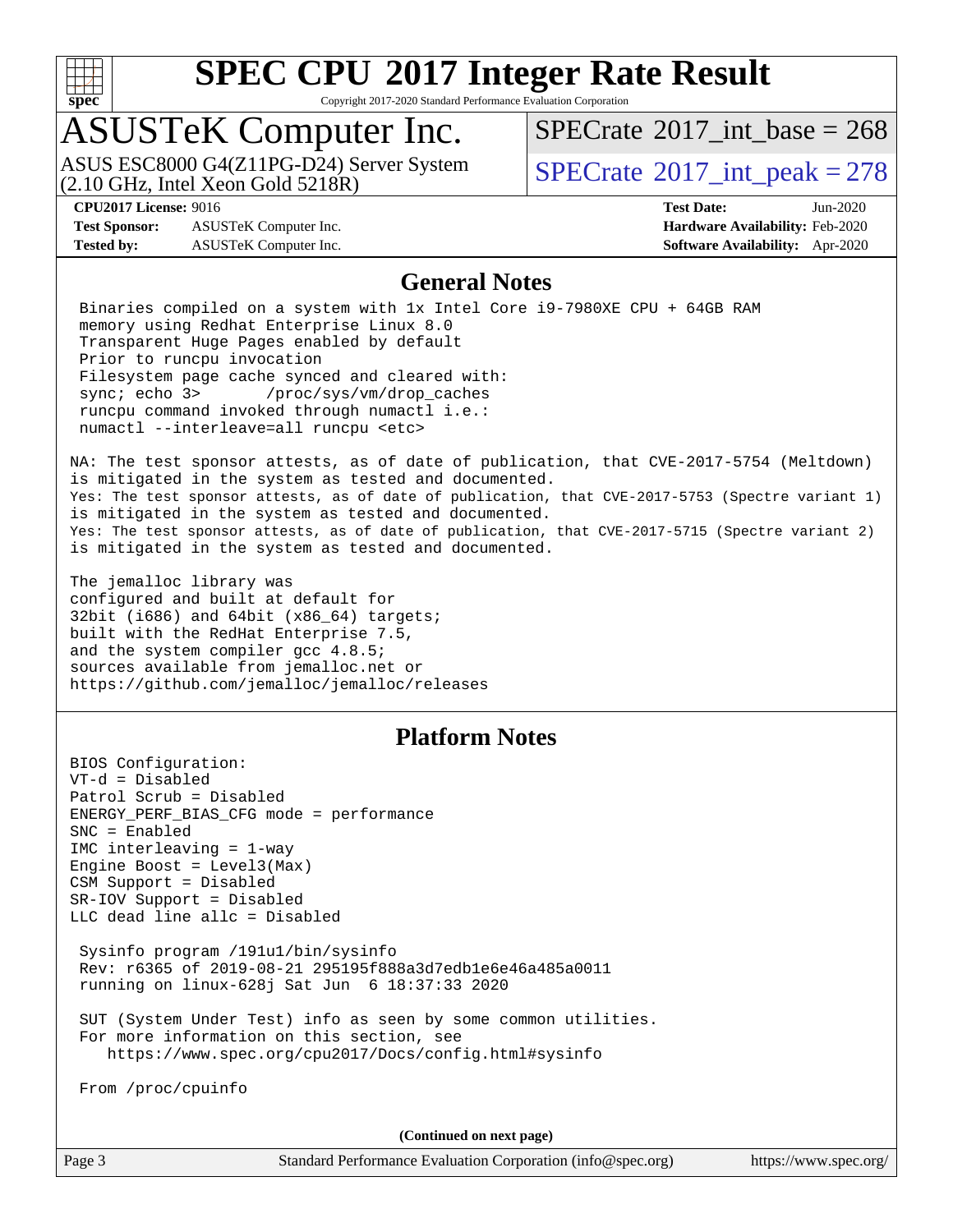

Copyright 2017-2020 Standard Performance Evaluation Corporation

## ASUSTeK Computer Inc.

 $SPECrate$ <sup>®</sup>[2017\\_int\\_base =](http://www.spec.org/auto/cpu2017/Docs/result-fields.html#SPECrate2017intbase) 268

ASUS ESC8000 G4(Z11PG-D24) Server System  $(2.10 \text{ GHz}, \text{ Intel Xeon Gold 5218R})$   $\big| \text{ SPECrate}^{\circledR} 2017 \text{ int\_peak} = 278$  $\big| \text{ SPECrate}^{\circledR} 2017 \text{ int\_peak} = 278$  $\big| \text{ SPECrate}^{\circledR} 2017 \text{ int\_peak} = 278$ 

**[Test Sponsor:](http://www.spec.org/auto/cpu2017/Docs/result-fields.html#TestSponsor)** ASUSTeK Computer Inc. **[Hardware Availability:](http://www.spec.org/auto/cpu2017/Docs/result-fields.html#HardwareAvailability)** Feb-2020 **[Tested by:](http://www.spec.org/auto/cpu2017/Docs/result-fields.html#Testedby)** ASUSTeK Computer Inc. **[Software Availability:](http://www.spec.org/auto/cpu2017/Docs/result-fields.html#SoftwareAvailability)** Apr-2020

**[CPU2017 License:](http://www.spec.org/auto/cpu2017/Docs/result-fields.html#CPU2017License)** 9016 **[Test Date:](http://www.spec.org/auto/cpu2017/Docs/result-fields.html#TestDate)** Jun-2020

#### **[Platform Notes \(Continued\)](http://www.spec.org/auto/cpu2017/Docs/result-fields.html#PlatformNotes)**

|                             | flexpriority ept vpid fsgsbase tsc_adjust bmil hle avx2 smep bmi2 erms invpcid rtm<br>(Continued on next page) |
|-----------------------------|----------------------------------------------------------------------------------------------------------------|
|                             |                                                                                                                |
|                             |                                                                                                                |
|                             | invpcid_single intel_ppin ssbd mba ibrs ibpb stibp ibrs_enhanced tpr_shadow vnmi                               |
|                             | avx f16c rdrand lahf_lm abm 3dnowprefetch cpuid_fault epb cat_13 cdp_13                                        |
|                             | xtpr pdcm pcid dca sse4_1 sse4_2 x2apic movbe popcnt tsc_deadline_timer aes xsave                              |
|                             | aperfmperf pni pclmulqdq dtes64 monitor ds_cpl vmx smx est tm2 ssse3 sdbg fma cx16                             |
|                             | lm constant_tsc art arch_perfmon pebs bts rep_good nopl xtopology nonstop_tsc cpuid                            |
|                             | pat pse36 clflush dts acpi mmx fxsr sse sse2 ss ht tm pbe syscall nx pdpelgb rdtscp                            |
| Flaqs:                      | fpu vme de pse tsc msr pae mce cx8 apic sep mtrr pge mca cmov                                                  |
| NUMA node3 CPU(s):          | 23, 24, 27-29, 33, 34, 37-39, 63, 64, 67-69, 73, 74, 77-79                                                     |
| NUMA $node2$ $CPU(s):$      | 20-22, 25, 26, 30-32, 35, 36, 60-62, 65, 66, 70-72, 75, 76                                                     |
| NUMA nodel CPU(s):          | 3, 4, 7-9, 13, 14, 17-19, 43, 44, 47-49, 53, 54, 57-59                                                         |
| NUMA $node0$ $CPU(s):$      | $0-2, 5, 6, 10-12, 15, 16, 40-42, 45, 46, 50-52, 55, 56$                                                       |
| L3 cache:                   | 28160K                                                                                                         |
| $L2$ cache:                 | 1024K                                                                                                          |
| Lld cache:<br>Lli cache:    | 32K<br>32K                                                                                                     |
| Virtualization:             | $VT - x$                                                                                                       |
| BogoMIPS:                   | 4200.00                                                                                                        |
| CPU min MHz:                | 800.0000                                                                                                       |
| $CPU$ max $MHz$ :           | 4000.0000                                                                                                      |
| CPU MHz:                    | 2100.000                                                                                                       |
| Stepping:                   | 7                                                                                                              |
| Model name:                 | $Intel(R) Xeon(R) Gold 5218R CPU @ 2.10GHz$                                                                    |
| Model:                      | 85                                                                                                             |
| CPU family:                 | 6                                                                                                              |
| Vendor ID:                  | GenuineIntel                                                                                                   |
| NUMA $node(s):$             | $\overline{4}$                                                                                                 |
| Socket(s):                  | 2                                                                                                              |
| $Core(s)$ per socket:       | 20                                                                                                             |
| Thread( $s$ ) per core:     | 2                                                                                                              |
| On-line CPU(s) list: $0-79$ |                                                                                                                |
| CPU(s):                     | 80                                                                                                             |
| Address sizes:              | 46 bits physical, 48 bits virtual                                                                              |
| Byte Order:                 | Little Endian                                                                                                  |
| $CPU$ op-mode( $s$ ):       | 32-bit, 64-bit                                                                                                 |
| Architecture:               | x86_64                                                                                                         |
| From 1scpu:                 |                                                                                                                |
|                             | physical 1: cores 0 1 2 3 4 8 9 10 11 12 16 17 18 19 20 24 25 26 27 28                                         |
|                             | physical 0: cores 0 1 2 3 4 8 9 10 11 12 16 17 18 19 20 24 25 26 27 28                                         |
| siblings : 40               |                                                                                                                |
| cpu cores : 20              |                                                                                                                |
|                             | excerpts from /proc/cpuinfo might not be reliable. Use with caution.)                                          |
|                             | cores, siblings (Caution: counting these is hw and system dependent. The following                             |
| 80 "processors"             |                                                                                                                |
|                             |                                                                                                                |
| 2 "physical id"s (chips)    | model name : Intel(R) Xeon(R) Gold 5218R CPU @ 2.10GHz                                                         |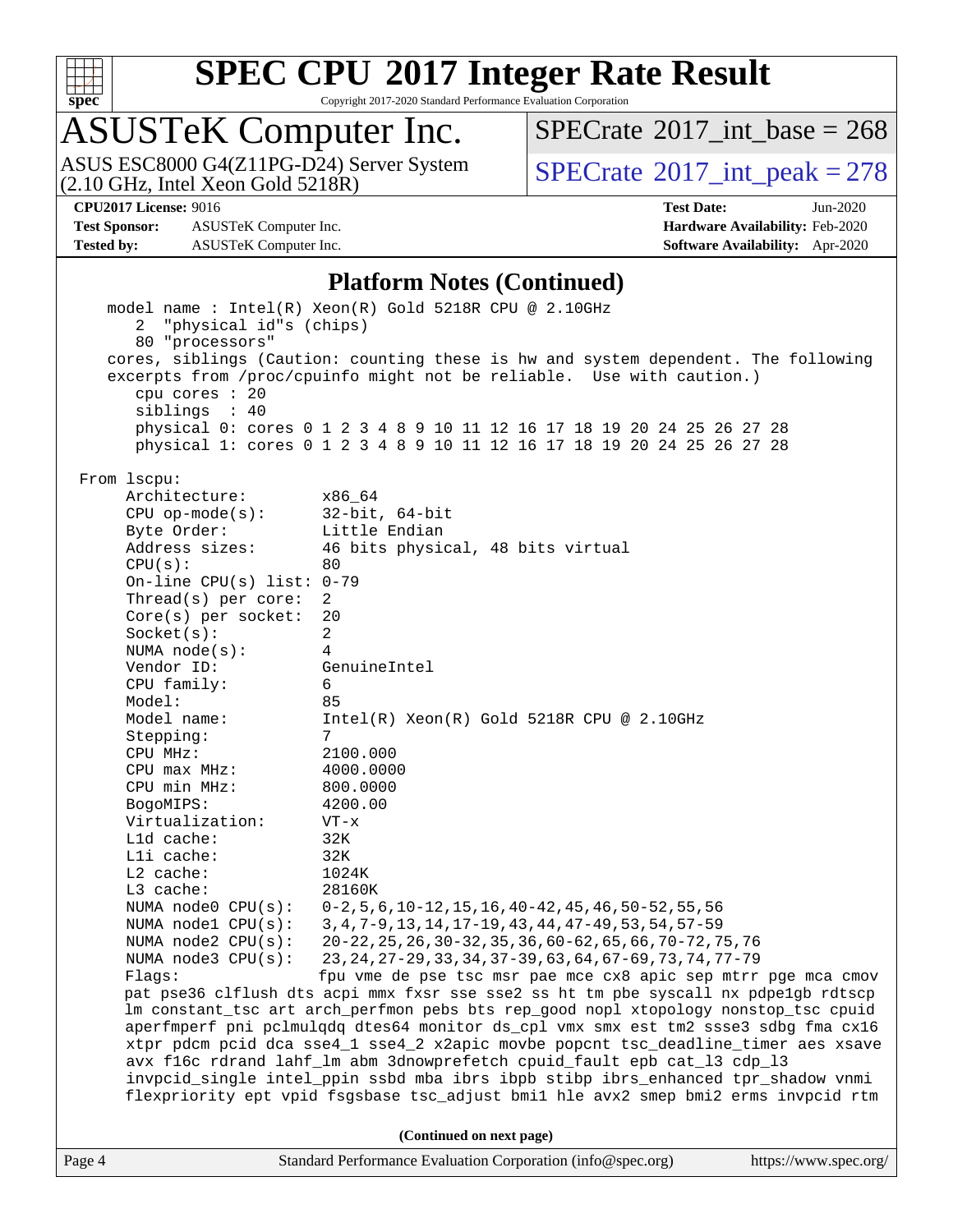

Copyright 2017-2020 Standard Performance Evaluation Corporation

### ASUSTeK Computer Inc.

(2.10 GHz, Intel Xeon Gold 5218R) ASUS ESC8000 G4(Z11PG-D24) Server System  $\text{SPECrate}^{\otimes}2017\_int\_peak = 278$  $\text{SPECrate}^{\otimes}2017\_int\_peak = 278$  $\text{SPECrate}^{\otimes}2017\_int\_peak = 278$ 

 $SPECTate$ <sup>®</sup>[2017\\_int\\_base =](http://www.spec.org/auto/cpu2017/Docs/result-fields.html#SPECrate2017intbase) 268

**[Test Sponsor:](http://www.spec.org/auto/cpu2017/Docs/result-fields.html#TestSponsor)** ASUSTeK Computer Inc. **[Hardware Availability:](http://www.spec.org/auto/cpu2017/Docs/result-fields.html#HardwareAvailability)** Feb-2020 **[Tested by:](http://www.spec.org/auto/cpu2017/Docs/result-fields.html#Testedby)** ASUSTeK Computer Inc. **[Software Availability:](http://www.spec.org/auto/cpu2017/Docs/result-fields.html#SoftwareAvailability)** Apr-2020

**[CPU2017 License:](http://www.spec.org/auto/cpu2017/Docs/result-fields.html#CPU2017License)** 9016 **[Test Date:](http://www.spec.org/auto/cpu2017/Docs/result-fields.html#TestDate)** Jun-2020

#### **[Platform Notes \(Continued\)](http://www.spec.org/auto/cpu2017/Docs/result-fields.html#PlatformNotes)**

Page 5 Standard Performance Evaluation Corporation [\(info@spec.org\)](mailto:info@spec.org) <https://www.spec.org/> cqm mpx rdt\_a avx512f avx512dq rdseed adx smap clflushopt clwb intel\_pt avx512cd avx512bw avx512vl xsaveopt xsavec xgetbv1 xsaves cqm\_llc cqm\_occup\_llc cqm\_mbm\_total cqm\_mbm\_local dtherm ida arat pln pts hwp hwp\_act\_window hwp\_epp hwp\_pkg\_req pku ospke avx512\_vnni md\_clear flush\_l1d arch\_capabilities /proc/cpuinfo cache data cache size : 28160 KB From numactl --hardware WARNING: a numactl 'node' might or might not correspond to a physical chip. available: 4 nodes (0-3) node 0 cpus: 0 1 2 5 6 10 11 12 15 16 40 41 42 45 46 50 51 52 55 56 node 0 size: 192078 MB node 0 free: 191108 MB node 1 cpus: 3 4 7 8 9 13 14 17 18 19 43 44 47 48 49 53 54 57 58 59 node 1 size: 193532 MB node 1 free: 192834 MB node 2 cpus: 20 21 22 25 26 30 31 32 35 36 60 61 62 65 66 70 71 72 75 76 node 2 size: 193502 MB node 2 free: 192831 MB node 3 cpus: 23 24 27 28 29 33 34 37 38 39 63 64 67 68 69 73 74 77 78 79 node 3 size: 193530 MB node 3 free: 192849 MB node distances: node 0 1 2 3 0: 10 11 21 21 1: 11 10 21 21  $\begin{array}{ccccccccc}\n2: & 21 & 21 & 10 & 11 \\
3: & 21 & 21 & 11 & 10\n\end{array}$ 3: 21 21 11 From /proc/meminfo MemTotal: 791187344 kB HugePages\_Total: 0 Hugepagesize: 2048 kB From /etc/\*release\* /etc/\*version\* os-release: NAME="SLES" VERSION="15-SP1" VERSION\_ID="15.1" PRETTY\_NAME="SUSE Linux Enterprise Server 15 SP1" ID="sles" ID\_LIKE="suse" ANSI\_COLOR="0;32" CPE\_NAME="cpe:/o:suse:sles:15:sp1" uname -a: **(Continued on next page)**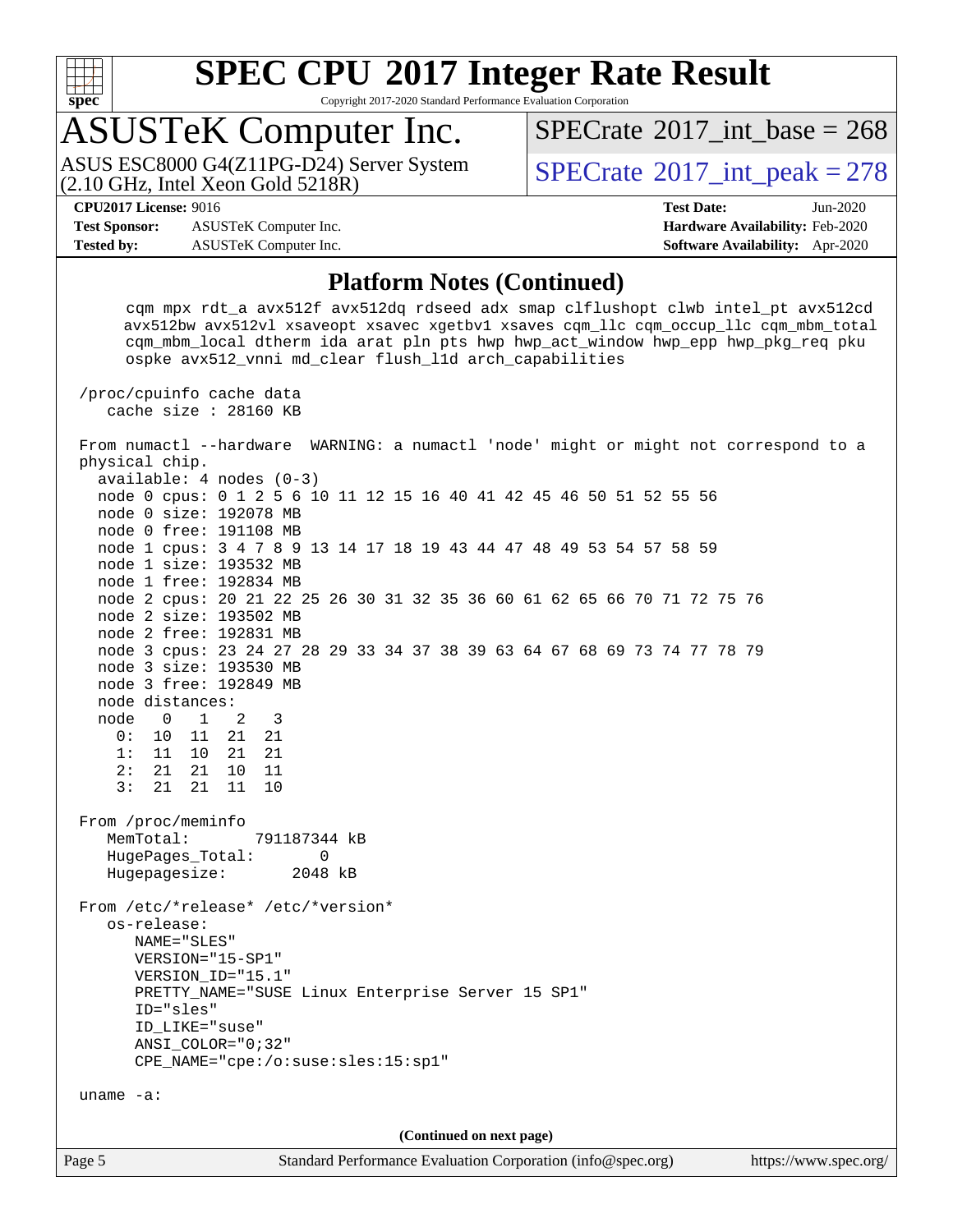

Copyright 2017-2020 Standard Performance Evaluation Corporation

# ASUSTeK Computer Inc.<br>ASUS ESC8000 G4(Z11PG-D24) Server System

 $(2.10$  GHz, Intel Xeon Gold  $5218R$ )

 $SPECrate$ <sup>®</sup>[2017\\_int\\_base =](http://www.spec.org/auto/cpu2017/Docs/result-fields.html#SPECrate2017intbase) 268

 $SPECTate<sup>®</sup>2017_int_ppeak = 278$ 

**[Test Sponsor:](http://www.spec.org/auto/cpu2017/Docs/result-fields.html#TestSponsor)** ASUSTeK Computer Inc. **[Hardware Availability:](http://www.spec.org/auto/cpu2017/Docs/result-fields.html#HardwareAvailability)** Feb-2020 **[Tested by:](http://www.spec.org/auto/cpu2017/Docs/result-fields.html#Testedby)** ASUSTeK Computer Inc. **[Software Availability:](http://www.spec.org/auto/cpu2017/Docs/result-fields.html#SoftwareAvailability)** Apr-2020

**[CPU2017 License:](http://www.spec.org/auto/cpu2017/Docs/result-fields.html#CPU2017License)** 9016 **[Test Date:](http://www.spec.org/auto/cpu2017/Docs/result-fields.html#TestDate)** Jun-2020

#### **[Platform Notes \(Continued\)](http://www.spec.org/auto/cpu2017/Docs/result-fields.html#PlatformNotes)**

 Linux linux-628j 4.12.14-195-default #1 SMP Tue May 7 10:55:11 UTC 2019 (8fba516) x86\_64 x86\_64 x86\_64 GNU/Linux

Kernel self-reported vulnerability status:

 CVE-2018-3620 (L1 Terminal Fault): Not affected Microarchitectural Data Sampling: Not affected CVE-2017-5754 (Meltdown): Not affected CVE-2018-3639 (Speculative Store Bypass): Mitigation: Speculative Store Bypass disabled via prctl and seccomp CVE-2017-5753 (Spectre variant 1): Mitigation: \_\_user pointer sanitization CVE-2017-5715 (Spectre variant 2): Mitigation: Enhanced IBRS, IBPB: conditional, RSB filling

run-level 3 Jun 5 18:27

 SPEC is set to: /191u1 Filesystem Type Size Used Avail Use% Mounted on /dev/sda4 xfs 932G 26G 907G 3% /

 From /sys/devices/virtual/dmi/id BIOS: American Megatrends Inc. 6102 12/19/2019 Vendor: ASUSTeK COMPUTER INC. Product: Z11PG-D24 Series Product Family: Server Serial: System Serial Number

 Additional information from dmidecode follows. WARNING: Use caution when you interpret this section. The 'dmidecode' program reads system data which is "intended to allow hardware to be accurately determined", but the intent may not be met, as there are frequent changes to hardware, firmware, and the "DMTF SMBIOS" standard. Memory:

24x Samsung M393A4K40CB2-CVF 32 GB 2 rank 2933

(End of data from sysinfo program)

#### **[Compiler Version Notes](http://www.spec.org/auto/cpu2017/Docs/result-fields.html#CompilerVersionNotes)**

==============================================================================  $C \qquad | \quad 502.\text{gcc\_r}(\text{peak})$ ------------------------------------------------------------------------------ Intel(R) C Compiler for applications running on IA-32, Version 2021.1 NextGen Build 20200304 Copyright (C) 1985-2020 Intel Corporation. All rights reserved. ------------------------------------------------------------------------------

**(Continued on next page)**

Page 6 Standard Performance Evaluation Corporation [\(info@spec.org\)](mailto:info@spec.org) <https://www.spec.org/>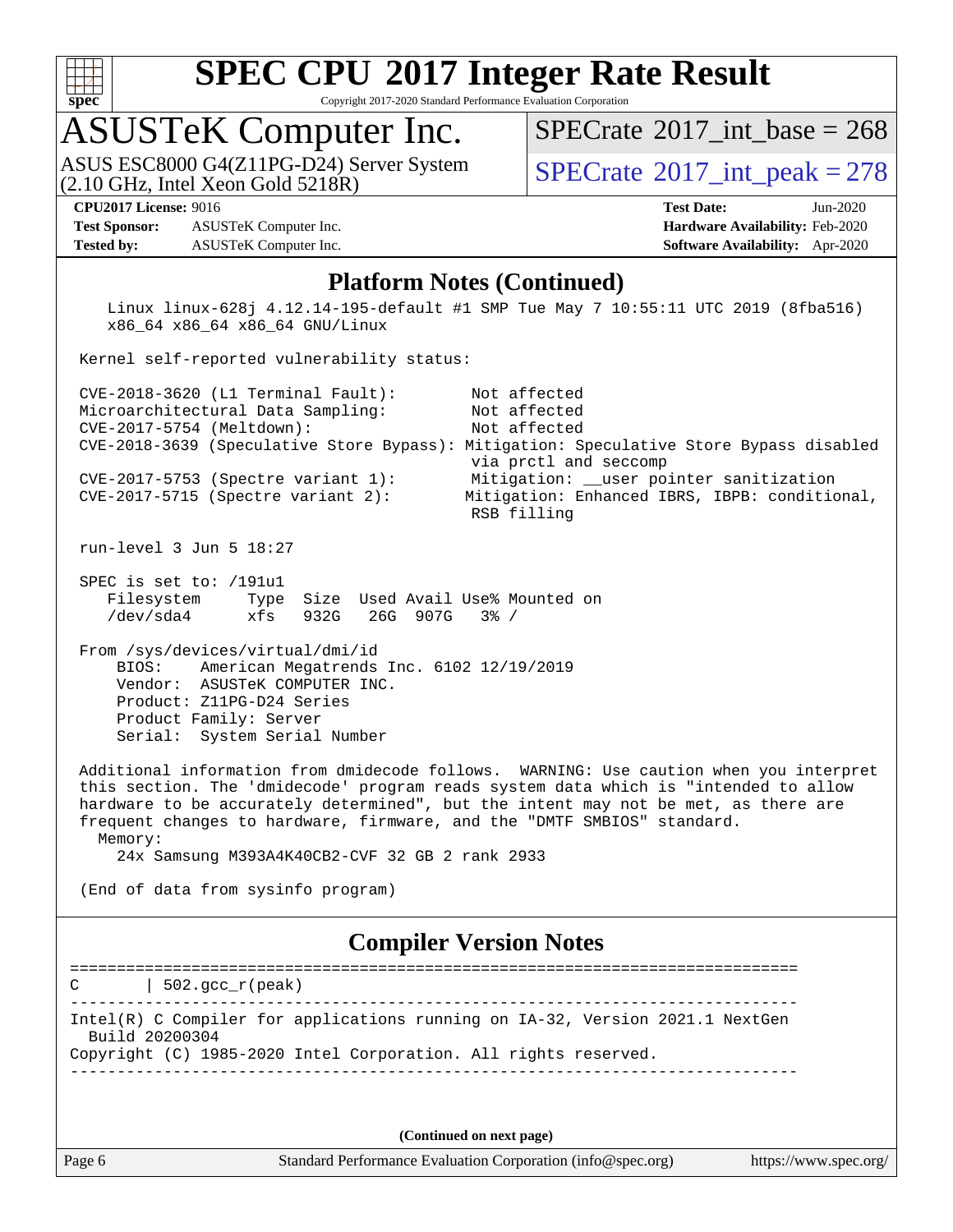

Copyright 2017-2020 Standard Performance Evaluation Corporation

## ASUSTeK Computer Inc.

ASUS ESC8000 G4(Z11PG-D24) Server System  $(2.10 \text{ GHz}, \text{ Intel Xeon Gold 5218R})$   $\big| \text{ SPECrate}^{\circledR} 2017 \text{ int\_peak} = 278$  $\big| \text{ SPECrate}^{\circledR} 2017 \text{ int\_peak} = 278$  $\big| \text{ SPECrate}^{\circledR} 2017 \text{ int\_peak} = 278$ 

 $SPECrate$ <sup>®</sup>[2017\\_int\\_base =](http://www.spec.org/auto/cpu2017/Docs/result-fields.html#SPECrate2017intbase) 268

**[Test Sponsor:](http://www.spec.org/auto/cpu2017/Docs/result-fields.html#TestSponsor)** ASUSTeK Computer Inc. **[Hardware Availability:](http://www.spec.org/auto/cpu2017/Docs/result-fields.html#HardwareAvailability)** Feb-2020 **[Tested by:](http://www.spec.org/auto/cpu2017/Docs/result-fields.html#Testedby)** ASUSTeK Computer Inc. **[Software Availability:](http://www.spec.org/auto/cpu2017/Docs/result-fields.html#SoftwareAvailability)** Apr-2020

**[CPU2017 License:](http://www.spec.org/auto/cpu2017/Docs/result-fields.html#CPU2017License)** 9016 **[Test Date:](http://www.spec.org/auto/cpu2017/Docs/result-fields.html#TestDate)** Jun-2020

#### **[Compiler Version Notes \(Continued\)](http://www.spec.org/auto/cpu2017/Docs/result-fields.html#CompilerVersionNotes)**

| 500.perlbench_r(base) 502.gcc_r(base) 505.mcf_r(base, peak)<br>C<br>525.x264_r(base, peak) 557.xz_r(base)<br>Intel(R) C Compiler for applications running on $Intel(R)$ 64, Version 2021.1<br>NextGen Build 20200304<br>Copyright (C) 1985-2020 Intel Corporation. All rights reserved.<br>  $500. perlbench_r (peak) 557. xz_r (peak)$<br>C<br>Intel(R) C Intel(R) 64 Compiler for applications running on Intel(R) 64,<br>Version 19.1.1.217 Build 20200306<br>Copyright (C) 1985-2020 Intel Corporation. All rights reserved.<br>$\vert$ 502.gcc_r(peak)<br>C<br>Intel(R) C Compiler for applications running on IA-32, Version 2021.1 NextGen<br>Build 20200304<br>Copyright (C) 1985-2020 Intel Corporation. All rights reserved.<br>$500. perlbench_r(base) 502. gcc_r(base) 505.mcf_r(base, peak)$<br>C<br>525.x264_r(base, peak) 557.xz_r(base)<br>Intel(R) C Compiler for applications running on Intel(R) $64$ , Version 2021.1<br>NextGen Build 20200304<br>Copyright (C) 1985-2020 Intel Corporation. All rights reserved.<br>  500.perlbench_r(peak) $557. xz_r$ (peak)<br>C<br>Intel(R) C Intel(R) 64 Compiler for applications running on Intel(R) 64,<br>Version 19.1.1.217 Build 20200306<br>Copyright (C) 1985-2020 Intel Corporation. All rights reserved.<br>$  502.\text{gcc_r(peak)}$<br>C<br>Intel(R) C Compiler for applications running on IA-32, Version 2021.1 NextGen<br>Build 20200304<br>(Continued on next page) |
|-------------------------------------------------------------------------------------------------------------------------------------------------------------------------------------------------------------------------------------------------------------------------------------------------------------------------------------------------------------------------------------------------------------------------------------------------------------------------------------------------------------------------------------------------------------------------------------------------------------------------------------------------------------------------------------------------------------------------------------------------------------------------------------------------------------------------------------------------------------------------------------------------------------------------------------------------------------------------------------------------------------------------------------------------------------------------------------------------------------------------------------------------------------------------------------------------------------------------------------------------------------------------------------------------------------------------------------------------------------------------------------------------------------------------------------------------|
|                                                                                                                                                                                                                                                                                                                                                                                                                                                                                                                                                                                                                                                                                                                                                                                                                                                                                                                                                                                                                                                                                                                                                                                                                                                                                                                                                                                                                                                 |
|                                                                                                                                                                                                                                                                                                                                                                                                                                                                                                                                                                                                                                                                                                                                                                                                                                                                                                                                                                                                                                                                                                                                                                                                                                                                                                                                                                                                                                                 |
|                                                                                                                                                                                                                                                                                                                                                                                                                                                                                                                                                                                                                                                                                                                                                                                                                                                                                                                                                                                                                                                                                                                                                                                                                                                                                                                                                                                                                                                 |
|                                                                                                                                                                                                                                                                                                                                                                                                                                                                                                                                                                                                                                                                                                                                                                                                                                                                                                                                                                                                                                                                                                                                                                                                                                                                                                                                                                                                                                                 |
|                                                                                                                                                                                                                                                                                                                                                                                                                                                                                                                                                                                                                                                                                                                                                                                                                                                                                                                                                                                                                                                                                                                                                                                                                                                                                                                                                                                                                                                 |
|                                                                                                                                                                                                                                                                                                                                                                                                                                                                                                                                                                                                                                                                                                                                                                                                                                                                                                                                                                                                                                                                                                                                                                                                                                                                                                                                                                                                                                                 |
|                                                                                                                                                                                                                                                                                                                                                                                                                                                                                                                                                                                                                                                                                                                                                                                                                                                                                                                                                                                                                                                                                                                                                                                                                                                                                                                                                                                                                                                 |
|                                                                                                                                                                                                                                                                                                                                                                                                                                                                                                                                                                                                                                                                                                                                                                                                                                                                                                                                                                                                                                                                                                                                                                                                                                                                                                                                                                                                                                                 |
|                                                                                                                                                                                                                                                                                                                                                                                                                                                                                                                                                                                                                                                                                                                                                                                                                                                                                                                                                                                                                                                                                                                                                                                                                                                                                                                                                                                                                                                 |
|                                                                                                                                                                                                                                                                                                                                                                                                                                                                                                                                                                                                                                                                                                                                                                                                                                                                                                                                                                                                                                                                                                                                                                                                                                                                                                                                                                                                                                                 |
|                                                                                                                                                                                                                                                                                                                                                                                                                                                                                                                                                                                                                                                                                                                                                                                                                                                                                                                                                                                                                                                                                                                                                                                                                                                                                                                                                                                                                                                 |
|                                                                                                                                                                                                                                                                                                                                                                                                                                                                                                                                                                                                                                                                                                                                                                                                                                                                                                                                                                                                                                                                                                                                                                                                                                                                                                                                                                                                                                                 |
|                                                                                                                                                                                                                                                                                                                                                                                                                                                                                                                                                                                                                                                                                                                                                                                                                                                                                                                                                                                                                                                                                                                                                                                                                                                                                                                                                                                                                                                 |
|                                                                                                                                                                                                                                                                                                                                                                                                                                                                                                                                                                                                                                                                                                                                                                                                                                                                                                                                                                                                                                                                                                                                                                                                                                                                                                                                                                                                                                                 |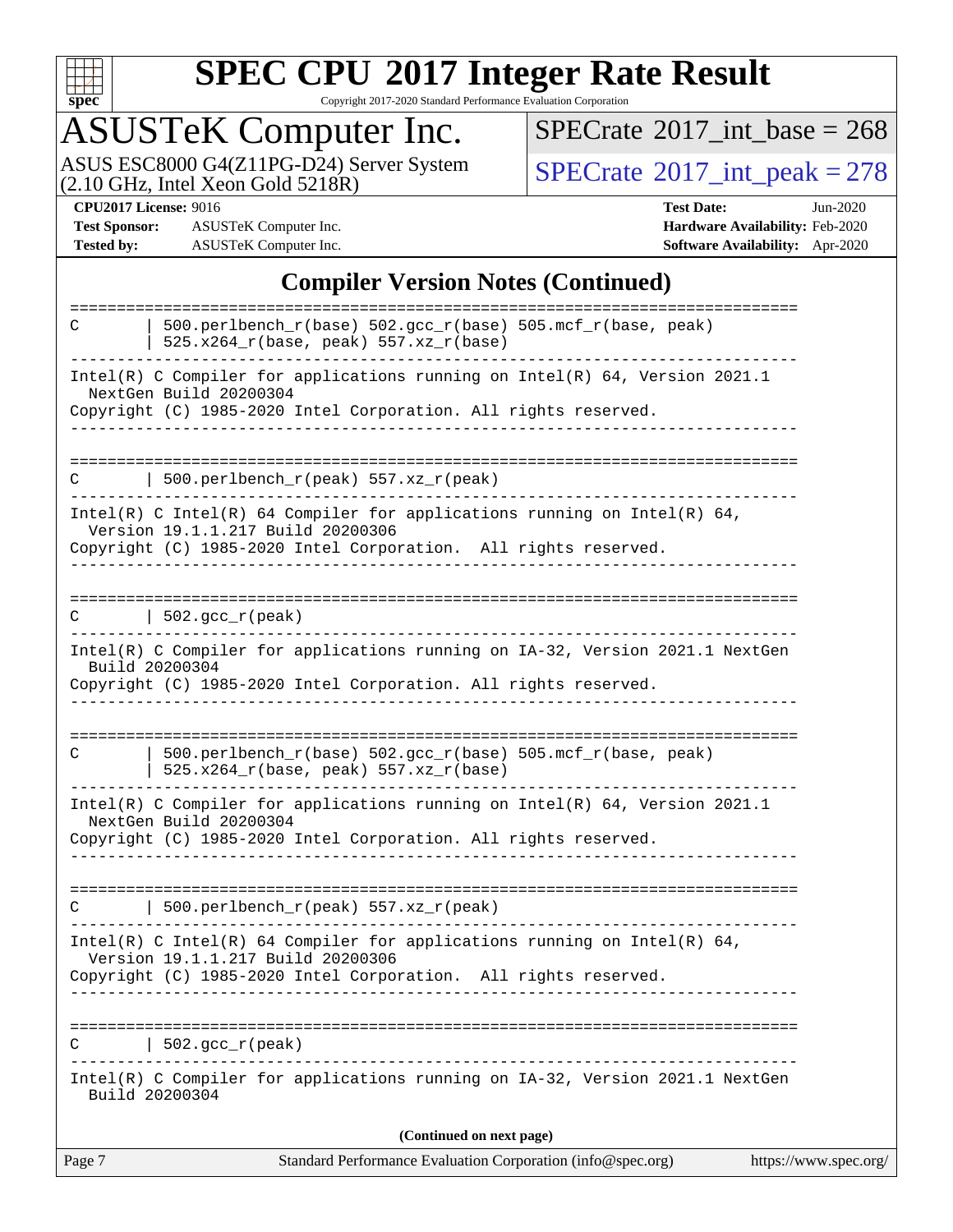

Copyright 2017-2020 Standard Performance Evaluation Corporation

### ASUSTeK Computer Inc.

 $SPECrate$ <sup>®</sup>[2017\\_int\\_base =](http://www.spec.org/auto/cpu2017/Docs/result-fields.html#SPECrate2017intbase) 268

ASUS ESC8000 G4(Z11PG-D24) Server System  $(2.10 \text{ GHz}, \text{ Intel Xeon Gold 5218R})$   $\big| \text{ SPECrate}^{\circledR} 2017 \text{ int\_peak} = 278$  $\big| \text{ SPECrate}^{\circledR} 2017 \text{ int\_peak} = 278$  $\big| \text{ SPECrate}^{\circledR} 2017 \text{ int\_peak} = 278$ 

**[Test Sponsor:](http://www.spec.org/auto/cpu2017/Docs/result-fields.html#TestSponsor)** ASUSTeK Computer Inc. **[Hardware Availability:](http://www.spec.org/auto/cpu2017/Docs/result-fields.html#HardwareAvailability)** Feb-2020 **[Tested by:](http://www.spec.org/auto/cpu2017/Docs/result-fields.html#Testedby)** ASUSTeK Computer Inc. **[Software Availability:](http://www.spec.org/auto/cpu2017/Docs/result-fields.html#SoftwareAvailability)** Apr-2020

**[CPU2017 License:](http://www.spec.org/auto/cpu2017/Docs/result-fields.html#CPU2017License)** 9016 **[Test Date:](http://www.spec.org/auto/cpu2017/Docs/result-fields.html#TestDate)** Jun-2020

#### **[Compiler Version Notes \(Continued\)](http://www.spec.org/auto/cpu2017/Docs/result-fields.html#CompilerVersionNotes)**

|       | Copyright (C) 1985-2020 Intel Corporation. All rights reserved.                                                                                                            |
|-------|----------------------------------------------------------------------------------------------------------------------------------------------------------------------------|
|       |                                                                                                                                                                            |
| C     | 500.perlbench_r(base) 502.gcc_r(base) 505.mcf_r(base, peak)<br>525.x264_r(base, peak) 557.xz_r(base)                                                                       |
|       | Intel(R) C Compiler for applications running on Intel(R) 64, Version 2021.1<br>NextGen Build 20200304<br>Copyright (C) 1985-2020 Intel Corporation. All rights reserved.   |
|       |                                                                                                                                                                            |
| С     | $500.perlbench_r(peak) 557. xz_r(peak)$                                                                                                                                    |
|       | Intel(R) C Intel(R) 64 Compiler for applications running on Intel(R) 64,<br>Version 19.1.1.217 Build 20200306                                                              |
|       | Copyright (C) 1985-2020 Intel Corporation. All rights reserved.                                                                                                            |
| $C++$ | 520.omnetpp_r(base, peak) 523.xalancbmk_r(base, peak)<br>531.deepsjeng_r(base, peak) 541.leela_r(base, peak)                                                               |
|       | Intel(R) C++ Compiler for applications running on Intel(R) 64, Version 2021.1<br>NextGen Build 20200304<br>Copyright (C) 1985-2020 Intel Corporation. All rights reserved. |
|       |                                                                                                                                                                            |
|       | Fortran   $548$ . exchange $2r$ (base, peak)                                                                                                                               |
|       | $Intel(R)$ Fortran Intel(R) 64 Compiler for applications running on Intel(R)<br>64, Version 19.1.1.217 Build 20200306                                                      |
|       | Copyright (C) 1985-2020 Intel Corporation. All rights reserved.                                                                                                            |

[C benchmarks](http://www.spec.org/auto/cpu2017/Docs/result-fields.html#Cbenchmarks): [icc](http://www.spec.org/cpu2017/results/res2020q3/cpu2017-20200731-23587.flags.html#user_CCbase_intel_icc_66fc1ee009f7361af1fbd72ca7dcefbb700085f36577c54f309893dd4ec40d12360134090235512931783d35fd58c0460139e722d5067c5574d8eaf2b3e37e92)

[C++ benchmarks:](http://www.spec.org/auto/cpu2017/Docs/result-fields.html#CXXbenchmarks) [icpc](http://www.spec.org/cpu2017/results/res2020q3/cpu2017-20200731-23587.flags.html#user_CXXbase_intel_icpc_c510b6838c7f56d33e37e94d029a35b4a7bccf4766a728ee175e80a419847e808290a9b78be685c44ab727ea267ec2f070ec5dc83b407c0218cded6866a35d07)

**(Continued on next page)**

Page 8 Standard Performance Evaluation Corporation [\(info@spec.org\)](mailto:info@spec.org) <https://www.spec.org/>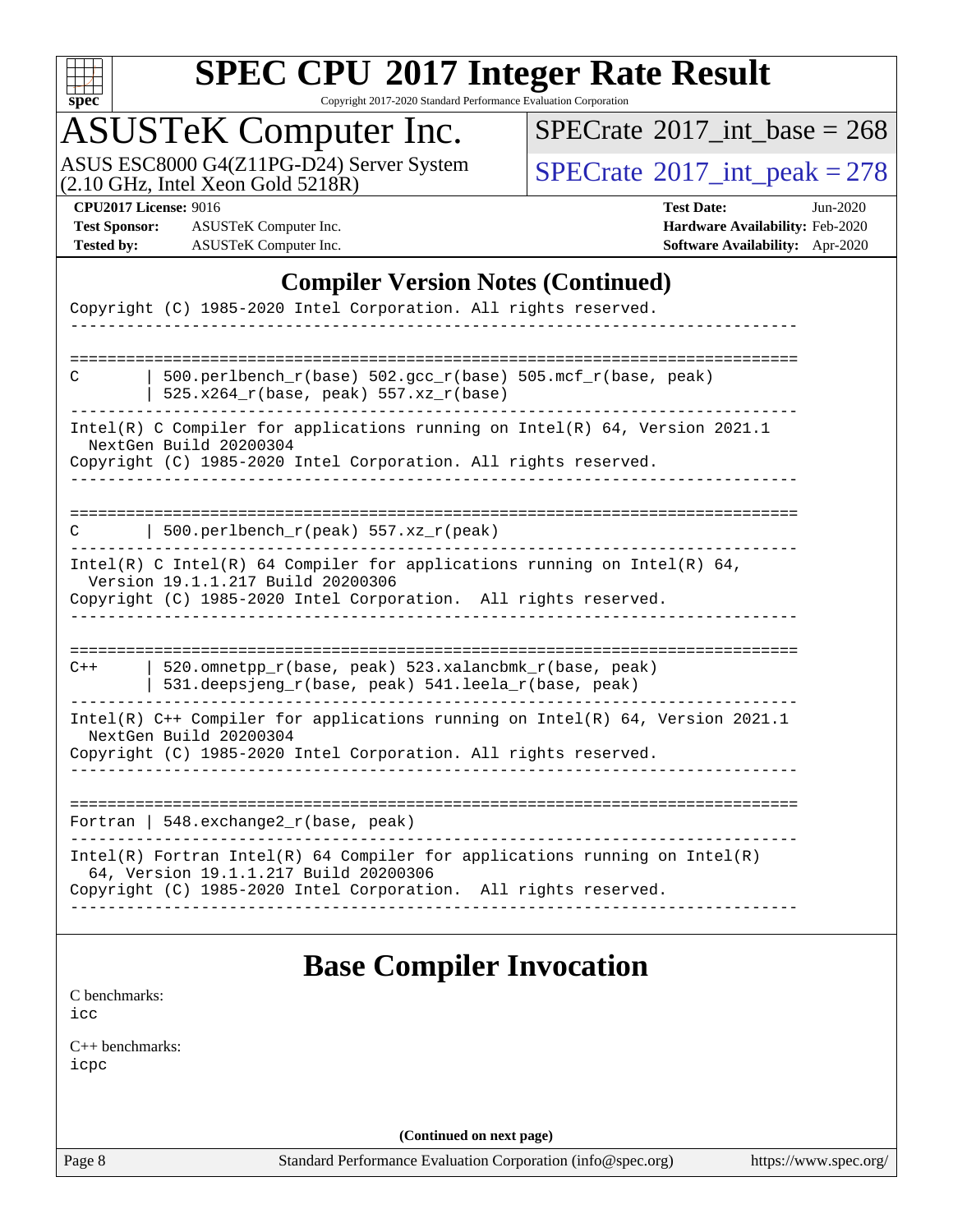

Copyright 2017-2020 Standard Performance Evaluation Corporation

### ASUSTeK Computer Inc.

(2.10 GHz, Intel Xeon Gold 5218R) ASUS ESC8000 G4(Z11PG-D24) Server System  $SPECrate^{\circ}2017$  $SPECrate^{\circ}2017$ \_int\_peak = 278

 $SPECTate$ <sup>®</sup>[2017\\_int\\_base =](http://www.spec.org/auto/cpu2017/Docs/result-fields.html#SPECrate2017intbase) 268

**[Test Sponsor:](http://www.spec.org/auto/cpu2017/Docs/result-fields.html#TestSponsor)** ASUSTeK Computer Inc. **[Hardware Availability:](http://www.spec.org/auto/cpu2017/Docs/result-fields.html#HardwareAvailability)** Feb-2020 **[Tested by:](http://www.spec.org/auto/cpu2017/Docs/result-fields.html#Testedby)** ASUSTeK Computer Inc. **[Software Availability:](http://www.spec.org/auto/cpu2017/Docs/result-fields.html#SoftwareAvailability)** Apr-2020

**[CPU2017 License:](http://www.spec.org/auto/cpu2017/Docs/result-fields.html#CPU2017License)** 9016 **[Test Date:](http://www.spec.org/auto/cpu2017/Docs/result-fields.html#TestDate)** Jun-2020

### **[Base Compiler Invocation \(Continued\)](http://www.spec.org/auto/cpu2017/Docs/result-fields.html#BaseCompilerInvocation)**

[Fortran benchmarks](http://www.spec.org/auto/cpu2017/Docs/result-fields.html#Fortranbenchmarks):

[ifort](http://www.spec.org/cpu2017/results/res2020q3/cpu2017-20200731-23587.flags.html#user_FCbase_intel_ifort_8111460550e3ca792625aed983ce982f94888b8b503583aa7ba2b8303487b4d8a21a13e7191a45c5fd58ff318f48f9492884d4413fa793fd88dd292cad7027ca)

### **[Base Portability Flags](http://www.spec.org/auto/cpu2017/Docs/result-fields.html#BasePortabilityFlags)**

 500.perlbench\_r: [-DSPEC\\_LP64](http://www.spec.org/cpu2017/results/res2020q3/cpu2017-20200731-23587.flags.html#b500.perlbench_r_basePORTABILITY_DSPEC_LP64) [-DSPEC\\_LINUX\\_X64](http://www.spec.org/cpu2017/results/res2020q3/cpu2017-20200731-23587.flags.html#b500.perlbench_r_baseCPORTABILITY_DSPEC_LINUX_X64) 502.gcc\_r: [-DSPEC\\_LP64](http://www.spec.org/cpu2017/results/res2020q3/cpu2017-20200731-23587.flags.html#suite_basePORTABILITY502_gcc_r_DSPEC_LP64) 505.mcf\_r: [-DSPEC\\_LP64](http://www.spec.org/cpu2017/results/res2020q3/cpu2017-20200731-23587.flags.html#suite_basePORTABILITY505_mcf_r_DSPEC_LP64) 520.omnetpp\_r: [-DSPEC\\_LP64](http://www.spec.org/cpu2017/results/res2020q3/cpu2017-20200731-23587.flags.html#suite_basePORTABILITY520_omnetpp_r_DSPEC_LP64) 523.xalancbmk\_r: [-DSPEC\\_LP64](http://www.spec.org/cpu2017/results/res2020q3/cpu2017-20200731-23587.flags.html#suite_basePORTABILITY523_xalancbmk_r_DSPEC_LP64) [-DSPEC\\_LINUX](http://www.spec.org/cpu2017/results/res2020q3/cpu2017-20200731-23587.flags.html#b523.xalancbmk_r_baseCXXPORTABILITY_DSPEC_LINUX) 525.x264\_r: [-DSPEC\\_LP64](http://www.spec.org/cpu2017/results/res2020q3/cpu2017-20200731-23587.flags.html#suite_basePORTABILITY525_x264_r_DSPEC_LP64) 531.deepsjeng\_r: [-DSPEC\\_LP64](http://www.spec.org/cpu2017/results/res2020q3/cpu2017-20200731-23587.flags.html#suite_basePORTABILITY531_deepsjeng_r_DSPEC_LP64) 541.leela\_r: [-DSPEC\\_LP64](http://www.spec.org/cpu2017/results/res2020q3/cpu2017-20200731-23587.flags.html#suite_basePORTABILITY541_leela_r_DSPEC_LP64) 548.exchange2\_r: [-DSPEC\\_LP64](http://www.spec.org/cpu2017/results/res2020q3/cpu2017-20200731-23587.flags.html#suite_basePORTABILITY548_exchange2_r_DSPEC_LP64) 557.xz\_r: [-DSPEC\\_LP64](http://www.spec.org/cpu2017/results/res2020q3/cpu2017-20200731-23587.flags.html#suite_basePORTABILITY557_xz_r_DSPEC_LP64)

### **[Base Optimization Flags](http://www.spec.org/auto/cpu2017/Docs/result-fields.html#BaseOptimizationFlags)**

#### [C benchmarks](http://www.spec.org/auto/cpu2017/Docs/result-fields.html#Cbenchmarks):

```
-m64 -qnextgen -std=c11
-Wl,-plugin-opt=-x86-branches-within-32B-boundaries -Wl,-z,muldefs
-xCORE-AVX512 -O3 -ffast-math -flto -mfpmath=sse -funroll-loops
-fuse-ld=gold -qopt-mem-layout-trans=4
-L/usr/local/IntelCompiler19/compilers_and_libraries_2020.1.217/linux/compiler/lib/intel64_lin
-lqkmalloc
```
#### [C++ benchmarks](http://www.spec.org/auto/cpu2017/Docs/result-fields.html#CXXbenchmarks):

```
-m64 -qnextgen -Wl,-plugin-opt=-x86-branches-within-32B-boundaries
-Wl,-z,muldefs -xCORE-AVX512 -O3 -ffast-math -flto -mfpmath=sse
-funroll-loops -fuse-ld=gold -qopt-mem-layout-trans=4
-L/usr/local/IntelCompiler19/compilers_and_libraries_2020.1.217/linux/compiler/lib/intel64_lin
-lqkmalloc
```
#### [Fortran benchmarks:](http://www.spec.org/auto/cpu2017/Docs/result-fields.html#Fortranbenchmarks)

```
-m64 -Wl,-plugin-opt=-x86-branches-within-32B-boundaries -Wl,-z,muldefs
-xCORE-AVX512 -O3 -ipo -no-prec-div -qopt-mem-layout-trans=4
-nostandard-realloc-lhs -align array32byte -auto
-mbranches-within-32B-boundaries
-L/usr/local/IntelCompiler19/compilers_and_libraries_2020.1.217/linux/compiler/lib/intel64_lin
-lqkmalloc
```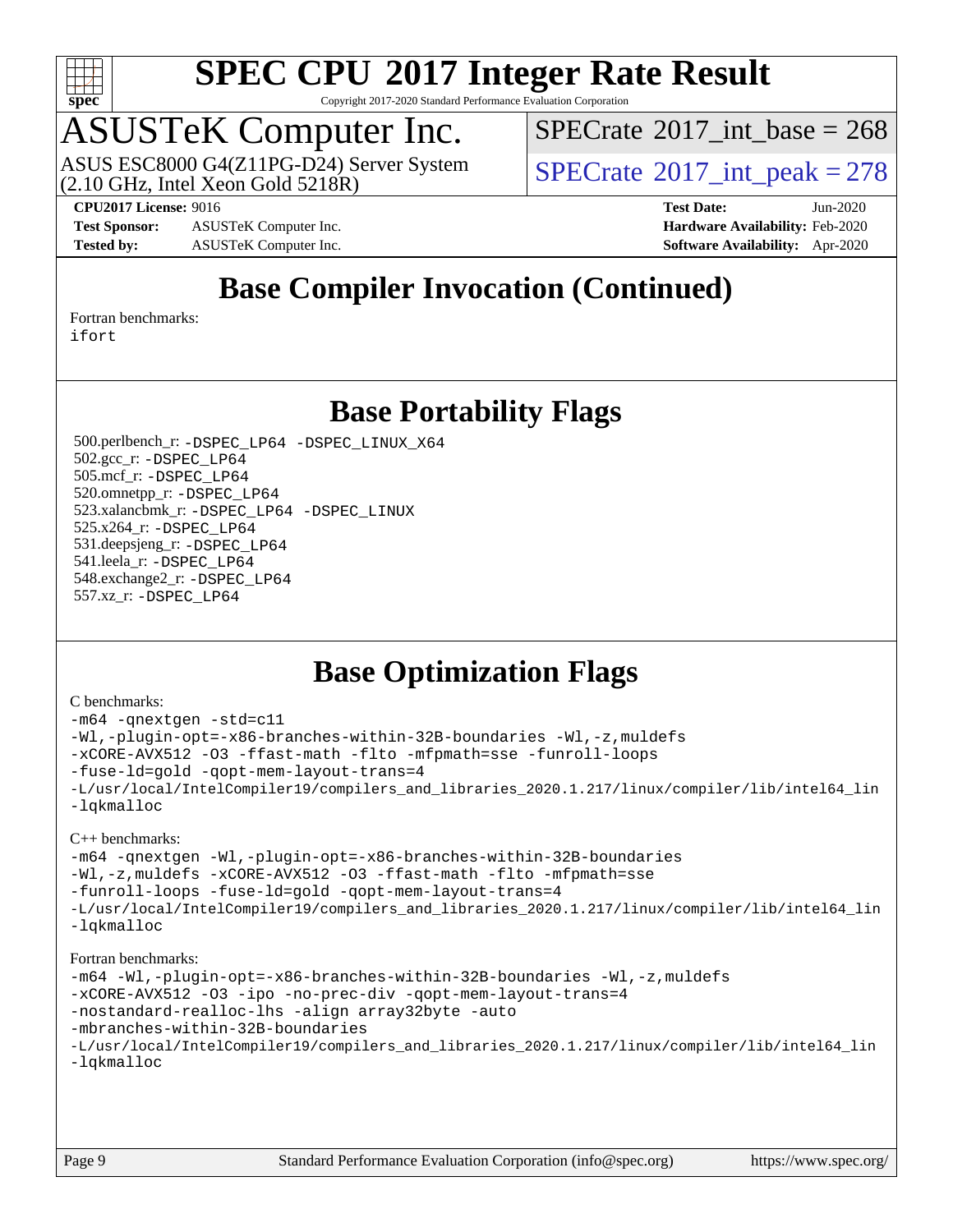

Copyright 2017-2020 Standard Performance Evaluation Corporation

# ASUSTeK Computer Inc.<br>ASUS ESC8000 G4(Z11PG-D24) Server System

(2.10 GHz, Intel Xeon Gold 5218R)

 $SPECTate$ <sup>®</sup>[2017\\_int\\_base =](http://www.spec.org/auto/cpu2017/Docs/result-fields.html#SPECrate2017intbase) 268

 $SPECTate@2017_int_ppeak = 278$ 

**[Test Sponsor:](http://www.spec.org/auto/cpu2017/Docs/result-fields.html#TestSponsor)** ASUSTeK Computer Inc. **[Hardware Availability:](http://www.spec.org/auto/cpu2017/Docs/result-fields.html#HardwareAvailability)** Feb-2020 **[Tested by:](http://www.spec.org/auto/cpu2017/Docs/result-fields.html#Testedby)** ASUSTeK Computer Inc. **[Software Availability:](http://www.spec.org/auto/cpu2017/Docs/result-fields.html#SoftwareAvailability)** Apr-2020

**[CPU2017 License:](http://www.spec.org/auto/cpu2017/Docs/result-fields.html#CPU2017License)** 9016 **[Test Date:](http://www.spec.org/auto/cpu2017/Docs/result-fields.html#TestDate)** Jun-2020

### **[Peak Compiler Invocation](http://www.spec.org/auto/cpu2017/Docs/result-fields.html#PeakCompilerInvocation)**

[C benchmarks](http://www.spec.org/auto/cpu2017/Docs/result-fields.html#Cbenchmarks):

[icc](http://www.spec.org/cpu2017/results/res2020q3/cpu2017-20200731-23587.flags.html#user_CCpeak_intel_icc_66fc1ee009f7361af1fbd72ca7dcefbb700085f36577c54f309893dd4ec40d12360134090235512931783d35fd58c0460139e722d5067c5574d8eaf2b3e37e92)

[C++ benchmarks](http://www.spec.org/auto/cpu2017/Docs/result-fields.html#CXXbenchmarks): [icpc](http://www.spec.org/cpu2017/results/res2020q3/cpu2017-20200731-23587.flags.html#user_CXXpeak_intel_icpc_c510b6838c7f56d33e37e94d029a35b4a7bccf4766a728ee175e80a419847e808290a9b78be685c44ab727ea267ec2f070ec5dc83b407c0218cded6866a35d07)

[Fortran benchmarks:](http://www.spec.org/auto/cpu2017/Docs/result-fields.html#Fortranbenchmarks) [ifort](http://www.spec.org/cpu2017/results/res2020q3/cpu2017-20200731-23587.flags.html#user_FCpeak_intel_ifort_8111460550e3ca792625aed983ce982f94888b8b503583aa7ba2b8303487b4d8a21a13e7191a45c5fd58ff318f48f9492884d4413fa793fd88dd292cad7027ca)

### **[Peak Portability Flags](http://www.spec.org/auto/cpu2017/Docs/result-fields.html#PeakPortabilityFlags)**

 500.perlbench\_r: [-DSPEC\\_LP64](http://www.spec.org/cpu2017/results/res2020q3/cpu2017-20200731-23587.flags.html#b500.perlbench_r_peakPORTABILITY_DSPEC_LP64) [-DSPEC\\_LINUX\\_X64](http://www.spec.org/cpu2017/results/res2020q3/cpu2017-20200731-23587.flags.html#b500.perlbench_r_peakCPORTABILITY_DSPEC_LINUX_X64) 502.gcc\_r: [-D\\_FILE\\_OFFSET\\_BITS=64](http://www.spec.org/cpu2017/results/res2020q3/cpu2017-20200731-23587.flags.html#user_peakPORTABILITY502_gcc_r_file_offset_bits_64_5ae949a99b284ddf4e95728d47cb0843d81b2eb0e18bdfe74bbf0f61d0b064f4bda2f10ea5eb90e1dcab0e84dbc592acfc5018bc955c18609f94ddb8d550002c) 505.mcf\_r: [-DSPEC\\_LP64](http://www.spec.org/cpu2017/results/res2020q3/cpu2017-20200731-23587.flags.html#suite_peakPORTABILITY505_mcf_r_DSPEC_LP64) 520.omnetpp\_r: [-DSPEC\\_LP64](http://www.spec.org/cpu2017/results/res2020q3/cpu2017-20200731-23587.flags.html#suite_peakPORTABILITY520_omnetpp_r_DSPEC_LP64) 523.xalancbmk\_r: [-DSPEC\\_LP64](http://www.spec.org/cpu2017/results/res2020q3/cpu2017-20200731-23587.flags.html#suite_peakPORTABILITY523_xalancbmk_r_DSPEC_LP64) [-DSPEC\\_LINUX](http://www.spec.org/cpu2017/results/res2020q3/cpu2017-20200731-23587.flags.html#b523.xalancbmk_r_peakCXXPORTABILITY_DSPEC_LINUX) 525.x264\_r: [-DSPEC\\_LP64](http://www.spec.org/cpu2017/results/res2020q3/cpu2017-20200731-23587.flags.html#suite_peakPORTABILITY525_x264_r_DSPEC_LP64) 531.deepsjeng\_r: [-DSPEC\\_LP64](http://www.spec.org/cpu2017/results/res2020q3/cpu2017-20200731-23587.flags.html#suite_peakPORTABILITY531_deepsjeng_r_DSPEC_LP64) 541.leela\_r: [-DSPEC\\_LP64](http://www.spec.org/cpu2017/results/res2020q3/cpu2017-20200731-23587.flags.html#suite_peakPORTABILITY541_leela_r_DSPEC_LP64) 548.exchange2\_r: [-DSPEC\\_LP64](http://www.spec.org/cpu2017/results/res2020q3/cpu2017-20200731-23587.flags.html#suite_peakPORTABILITY548_exchange2_r_DSPEC_LP64) 557.xz\_r: [-DSPEC\\_LP64](http://www.spec.org/cpu2017/results/res2020q3/cpu2017-20200731-23587.flags.html#suite_peakPORTABILITY557_xz_r_DSPEC_LP64)

### **[Peak Optimization Flags](http://www.spec.org/auto/cpu2017/Docs/result-fields.html#PeakOptimizationFlags)**

[C benchmarks](http://www.spec.org/auto/cpu2017/Docs/result-fields.html#Cbenchmarks):

```
Page 10 Standard Performance Evaluation Corporation (info@spec.org) https://www.spec.org/
  500.perlbench_r: -Wl,-z,muldefs -prof-gen(pass 1) -prof-use(pass 2)
-xCORE-AVX512 -ipo -O3 -no-prec-div
-qopt-mem-layout-trans=4 -fno-strict-overflow
-mbranches-within-32B-boundaries
-L/usr/local/IntelCompiler19/compilers_and_libraries_2020.1.217/linux/compiler/lib/intel64_lin
-lqkmalloc
  502.gcc_r: -m32
-L/usr/local/IntelCompiler19/compilers_and_libraries_2020.1.217/linux/compiler/lib/ia32_lin
-std=gnu89
-Wl,-plugin-opt=-x86-branches-within-32B-boundaries
-Wl,-z,muldefs -fprofile-generate(pass 1)
-fprofile-use=default.profdata(pass 2) -xCORE-AVX512 -flto
-Ofast(pass 1) -O3 -ffast-math -qnextgen -fuse-ld=gold
-qopt-mem-layout-trans=4 -L/usr/local/jemalloc32-5.0.1/lib
-ljemalloc
                                      (Continued on next page)
```